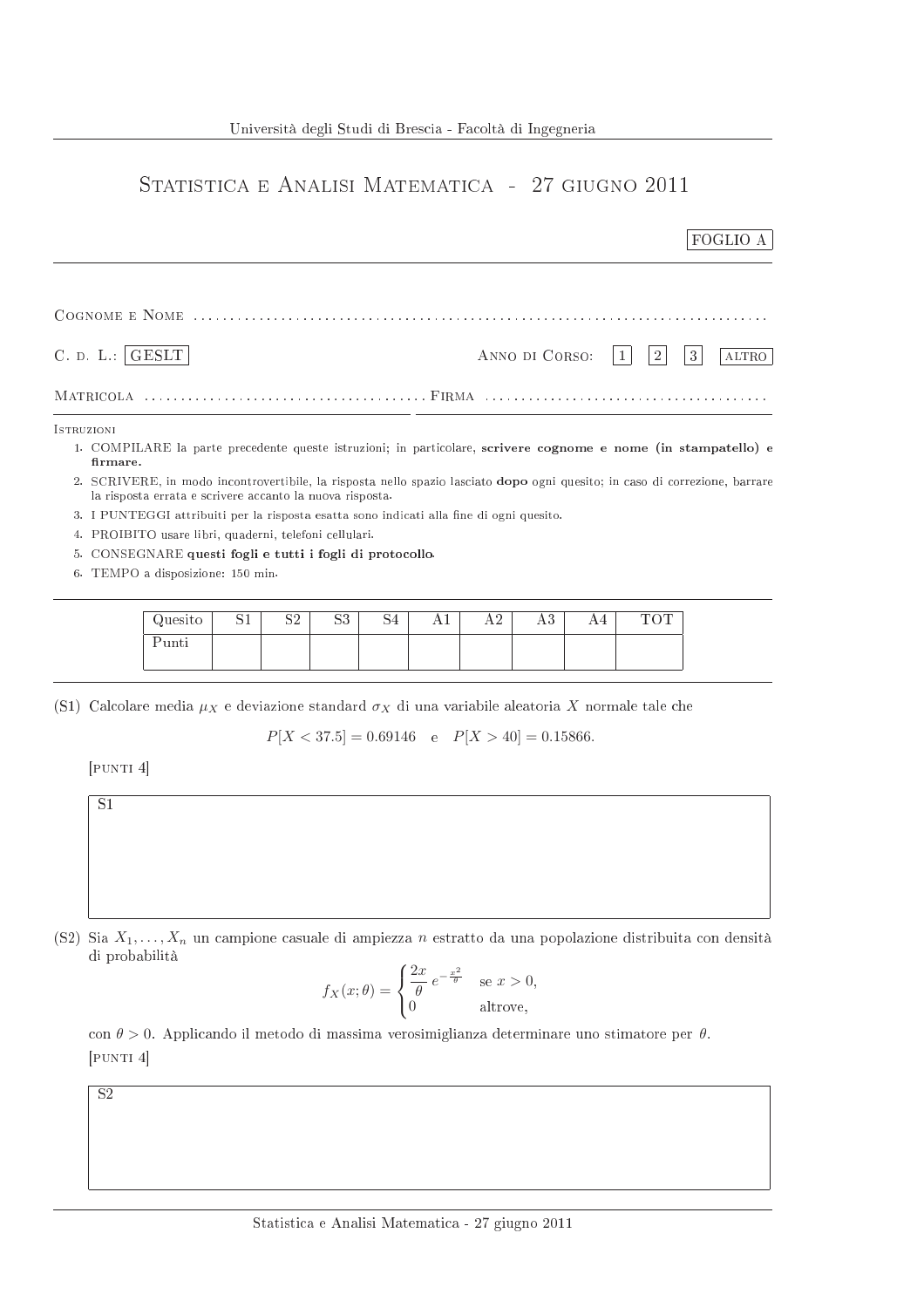(S3) Sia  $(X, Y)$  la variabile aleatoria bidimensionale avente densità di probabilità congiunta

$$
f_{XY}(x,y) = \begin{cases} \frac{k}{7}xy & \text{se } 0 < x < 1 \text{ e } 0 < y < 1, \\ 0 & \text{altrove.} \end{cases}
$$

Dopo aver determinato la costante  $k \in \mathbb{R}$  di normalizzazione, calcolare la funzione di densità marginale  $f_Y(y)$ .

 $[$ PUNTI $4]$ 

 $\overline{S3}$ 

(S4) Da una ricerca su una data popolazione emerge che la probabilità che una persona abbia la pressione alta è 6%. Risulta inoltre che la probabilità che una persona con pressione alta beva alcolici è 12%, mentre la probabilità che una persona con pressione non alta beva alcolici è 8%. Calcolare la probabilità che una persona abbia la pressione alta, sapendo che assume alcolici. [PUNTI 4]

S4 (scrivere il risultato in frazione ridotta ai minimi termini)